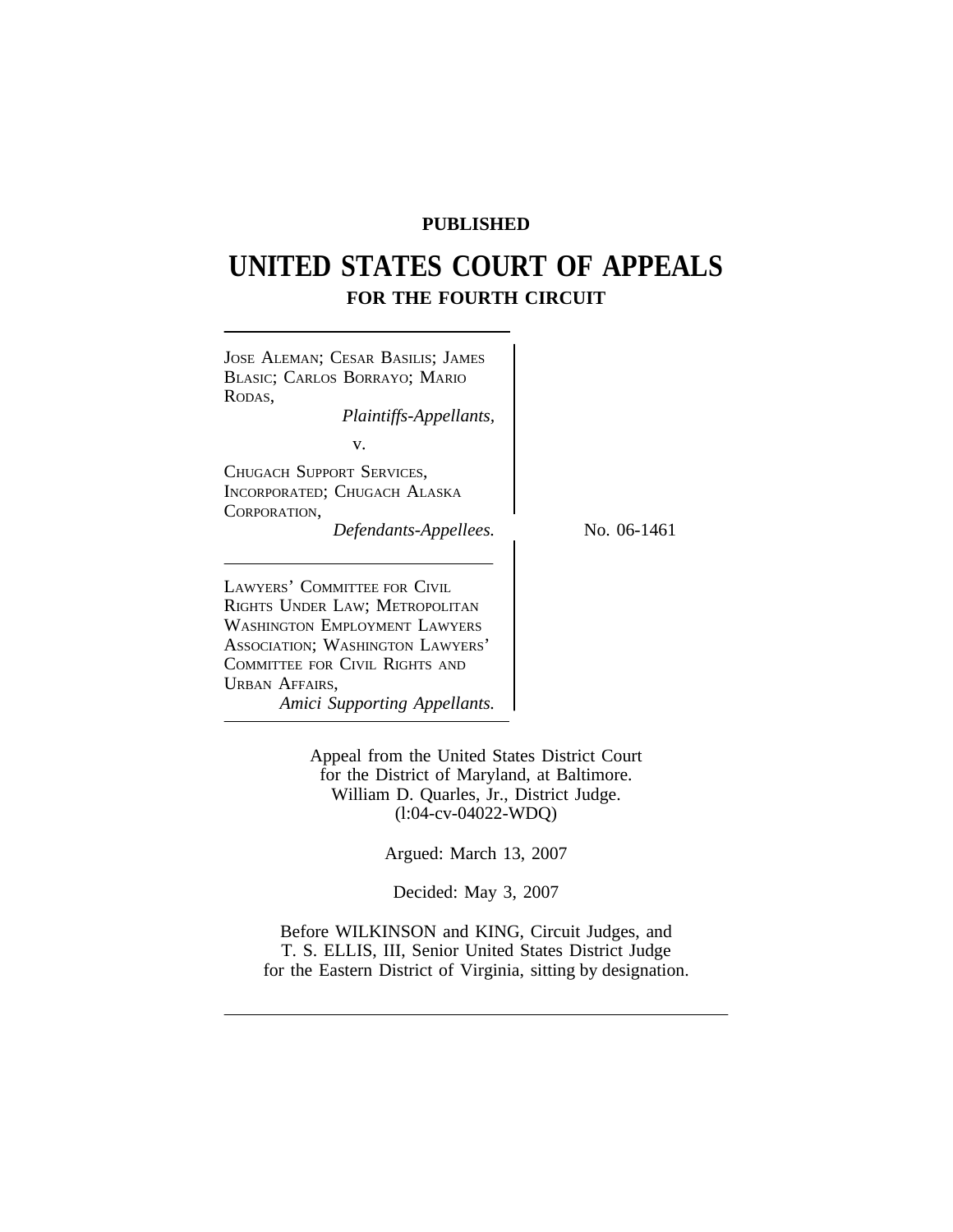Affirmed in part, reversed in part, and remanded by published opinion. Judge Wilkinson wrote the opinion, in which Judge King and Judge Ellis joined.

#### **COUNSEL**

**ARGUED:** Eric Kenneth Bachman, WIGGINS, CHILDS, QUINN & PANTAZIS, P.L.L.C., Washington, D.C., for Appellants. Harvey Alan Levin, THOMPSON & COBURN, L.L.P., Washington, D.C., for Appellees. **ON BRIEF:** Ann C. Robertson, WIGGINS, CHILDS, QUINN & PANTAZIS, P.L.L.C., Birmingham, Alabama, for Appellants. Richard T. Seymour, Washington, D.C.; S. Micah Salb, LIPP-MAN, SEMSKER & SALB, L.L.C., Bethesda, Maryland; Michael Foreman, Sarah Crawford, Monica Saxena, LAWYERS' COMMIT-TEE FOR CIVIL RIGHTS UNDER LAW, Washington, D.C.; Susan E. Huhta, Carolyn P. Weiss, WASHINGTON LAWYERS' COM-MITTEE FOR CIVIL RIGHTS AND URBAN AFFAIRS, Washington, D.C., for Amici Supporting Appellants.

### **OPINION**

WILKINSON, Circuit Judge:

Plaintiffs brought claims against their employer, Chugach Support Services, Inc., and its parent company, Chugach Alaska Corporation, under 42 U.S.C. § 1981 (2000), which prohibits racial discrimination in the making and enforcement of contracts, and Title VII of the Civil Rights Act of 1964, 42 U.S.C. §§ 2000e-2000e-17 (2000), which prohibits, among other things, employment discrimination based upon race and national origin. The district court granted summary judgment to the defendants on the claims of one plaintiff because it held that Alaska Native Corporations and their subsidiaries were not subject to suit under either of the federal anti-discrimination laws. It dismissed the claims of two other plaintiffs because a collective bargaining agreement required that the claims be addressed through binding arbitration.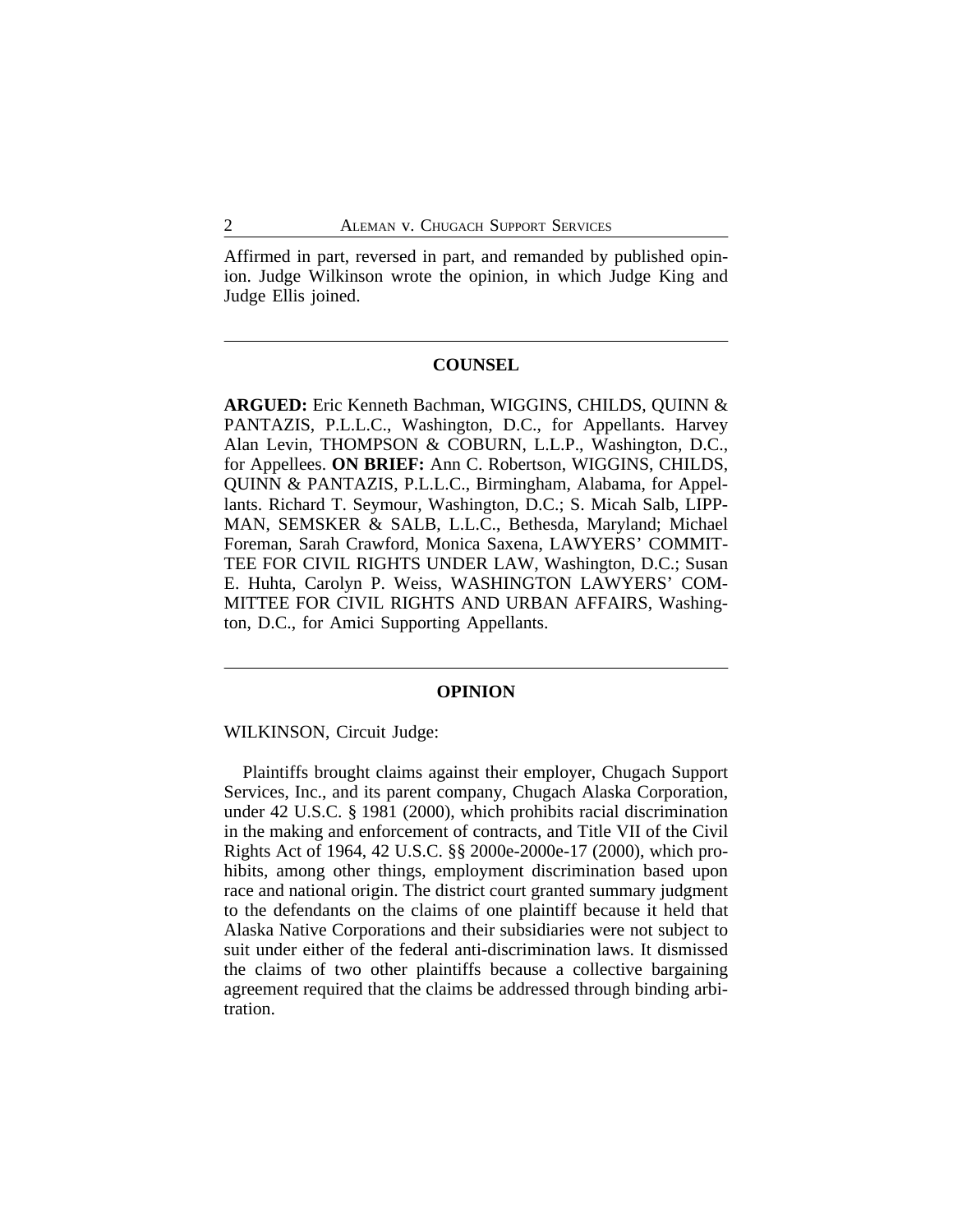We reinstate the claims of the first plaintiff because the exemption for Alaska Native Corporations from suit under Title VII does not immunize the defendants from suit under the separate and independent cause of action established by Section 1981. However, we affirm the dismissal of the union members' claims, because any duty to explain the provisions of a collective bargaining agreement to employees with limited English skills belongs principally with the union which represents them.

I.

The plaintiffs, carpenters Jose Aleman and Cesar Basilis and finance manager James Blasic, were employed by defendant Chugach Support Services, Inc. ("CSS") on construction projects that CSS contracted to perform for the U.S. Department of Health and Human Services at the National Institutes of Health ("NIH") campus in Bethesda, Maryland.**<sup>1</sup>** CSS performs general contractor services, typically for the federal government, and is a wholly owned subsidiary of defendant Chugach Alaska Corporation, an Alaska Native Corporation owned by Native Alaskans and their devisees.

Alaska Native Corporations play special roles in controlling lands and funds for Alaskan Natives, *see* Alaska Native Claims Settlement Act, Pub. L. No. 92-203, 85 Stat. 688 (1971) (codified as amended at 43 U.S.C. §§ 1601-1629a (2000)), but Chugach Alaska Corporation also operates as a traditional business, employing about 5,000 people in construction, environmental services, information technology, telecommunications, and other areas. The defendants have not alleged that the plaintiffs' work touched in any way on the internal affairs or special functions of the Alaska Native Corporation.

Plaintiff Jose Aleman, who is Hispanic, performed carpentry and other tasks at the NIH site from March 10, 2003 until he was dismissed on September 9, 2003. Plaintiff Cesar Basilis, who is also Hispanic, worked at the NIH site from February 11, 2003, until he was dismissed on October 17, 2003. Plaintiff James Blasic, who describes

**<sup>1</sup>**Two other former employees, Carlos Borrayo and Mario Rodas, were also plaintiffs in the suit when it was filed, but have since voluntarily dismissed their claims with prejudice.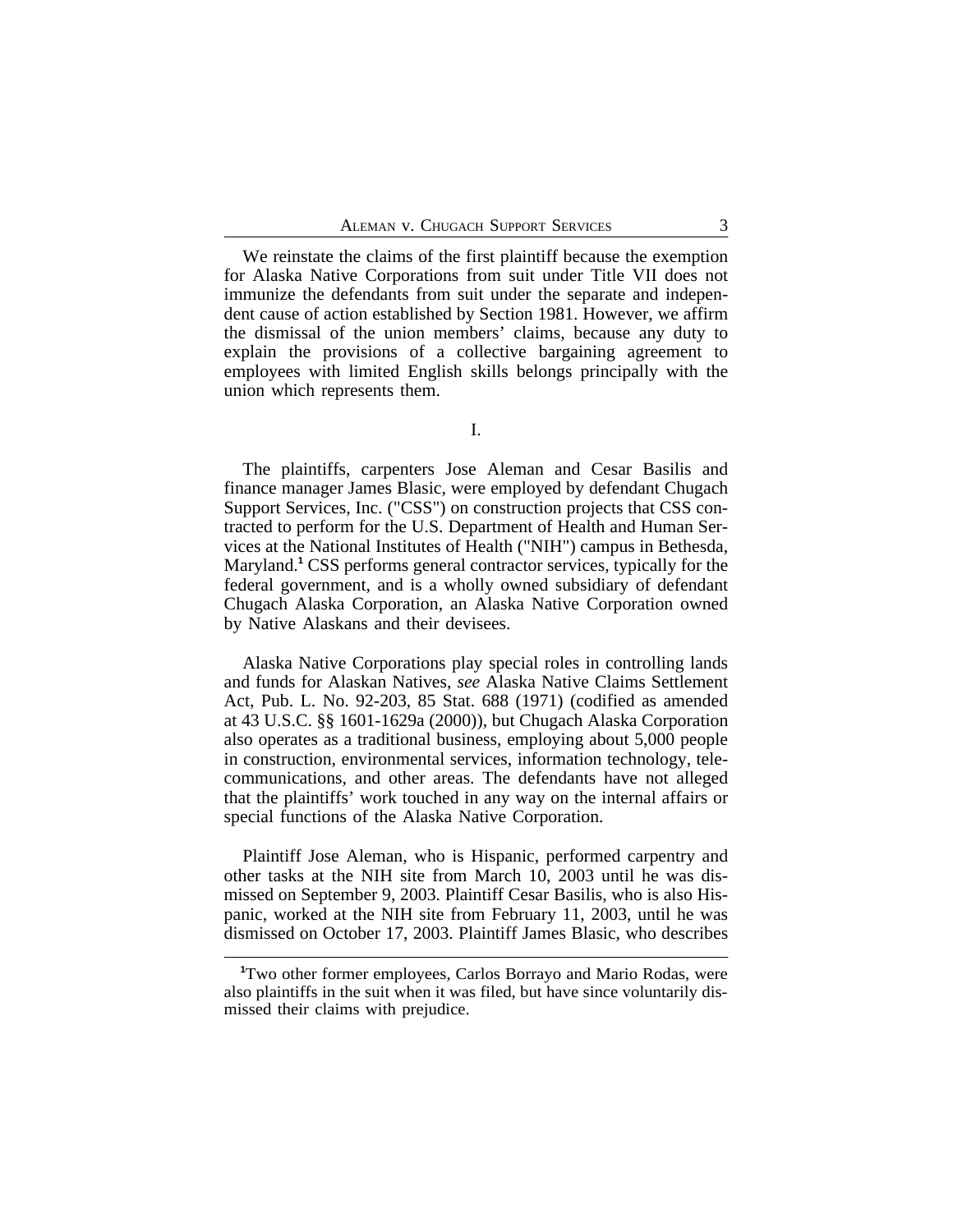himself as Caucasian and does not claim Hispanic ancestry, worked for CSS from December 2, 2002 until he was dismissed on October 22, 2003.

Aleman and Basilis were required to join the Washington D.C. Regional Council of Carpenters as a condition of their employment, and became members on August 15, 2003. The union's collective bargaining agreement states that it covers the period from May 1, 2001 until April 30, 2004 — a period that includes all of Aleman and Basilis' time as CSS employees. It includes mandatory dispute resolution procedures, including procedures for binding arbitration, with respect to any "grievance" between an employer and an employee represented by the union. It further states,

The parties expressly agree that a grievance shall include any claim by an employee that he has been subjected to discrimination under Title VII of the Civil Rights Act of 1964, as amended, the Age Discrimination in Employment Act, the Americans with Disabilities Act, and/or all other federal, state, and local anti-discrimination laws.

Blasic was not a union member, evidently because as a finance manager rather than a carpenter he was not required to join the union as a condition of employment. He was therefore not covered by the collective bargaining agreement's dispute resolution provisions.

Aleman and Basilis have apparently not sought to resolve their grievances through the procedures set forth in the collective bargaining agreement, but they allege that they should not be bound by the procedures because they were not provided with a translation of the collective bargaining agreement or its dispute resolution provisions into their native Spanish. Each stated in declarations made as part of this litigation that his ability to speak and write English is limited. Neither plaintiff claimed, however, that he did not or could not understand the arbitration provision in English.

Plaintiffs filed suit on December 27, 2004, claiming unlawful discrimination under Title VII and Section 1981 as well as Maryland law. Aleman and Basilis allege, in particular, that CSS terminated them on the basis of race. They also allege that when they were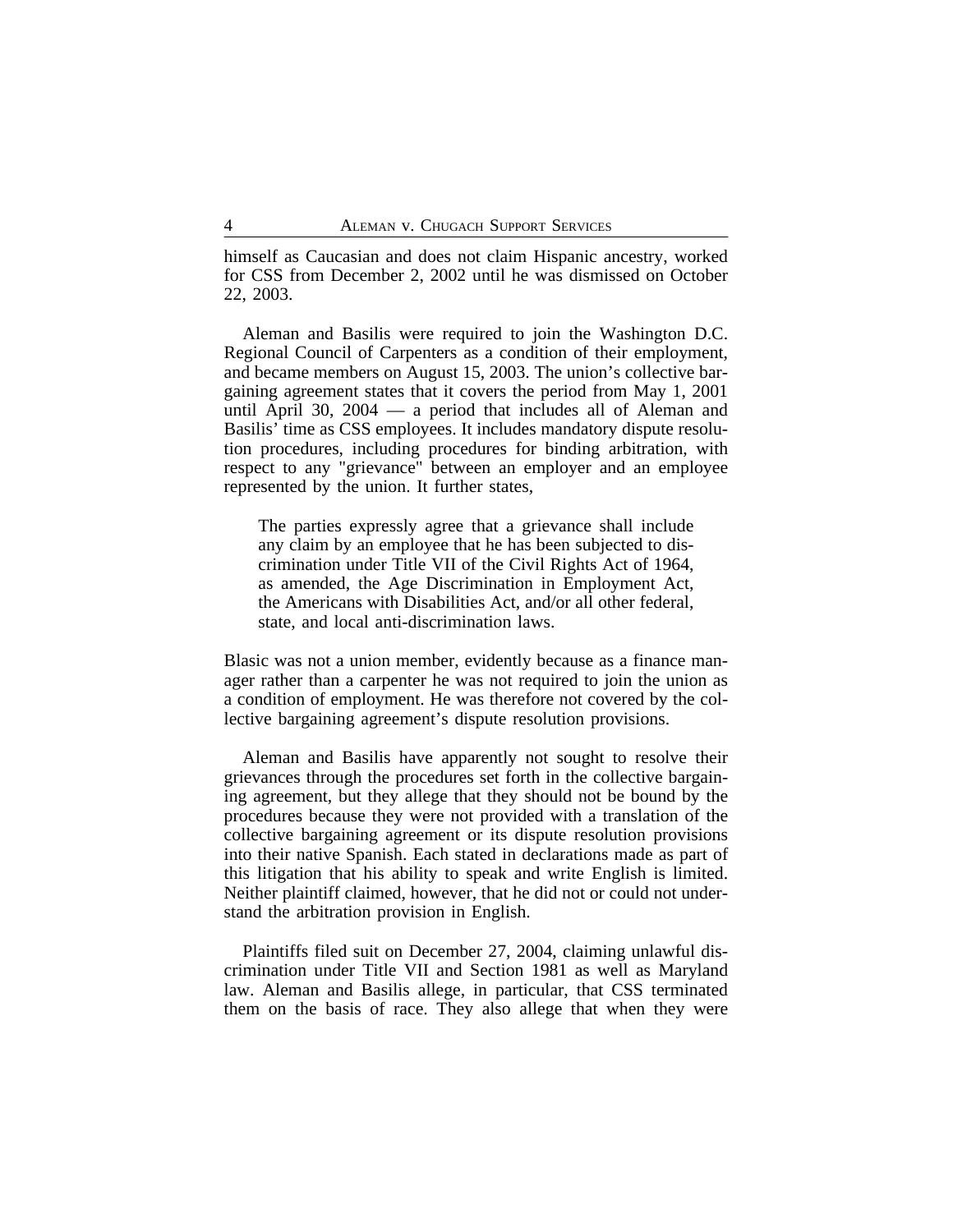employed by CSS, they were paid less than non-Hispanic employees and were subjected to a hostile work environment and discriminatory terms and conditions of employment, including anti-Hispanic statements by managers and employees, segregated eating areas, and disparate disciplinary treatment. They further allege that an "English Only" rule at their workplace constituted unlawful discrimination. The two union members later filed a motion to amend their complaint in order to add their union as a defendant, asserting that the union discriminated against them under the same anti-discrimination statutes by failing to provide equal representation and by employing discriminatory terms and conditions, practices, and/or procedures. They cite, in particular, the union's failure to provide its members with a Spanish translation of the collective bargaining agreement or with the assistance of a translator in interpreting the agreement. The plaintiffs were not required to arbitrate claims against their union.

Blasic alleges that CSS violated the anti-discrimination statutes by terminating him in retaliation for reporting racial discrimination in the company's operations. He states that he was fired one week after reporting to the defendants that Aleman, Basilis, and two other Hispanic employees had been dismissed and that derogatory comments had been made to non-Caucasians at CSS' work site.

On November 7, 2005, the district court granted the defendants' motion to dismiss the claims of Aleman and Basilis on the grounds that their collective bargaining agreement required binding arbitration of claims under Title VII "and/or all other federal, state, and local anti-discrimination laws." The court denied Aleman and Basilis' motion to add the union as a defendant in the same decision. On March 28, 2006, the district court granted summary judgment to the defendants regarding Blasic's Title VII and Section 1981 claims on the grounds that Alaska Native Corporations were exempt from suit under both anti-discrimination statutes. It declined supplemental jurisdiction over the remaining state law claims.

Aleman, Basilis, and Blasic do not now dispute that the defendants are immune from suit under Title VII, but they argue that the defendants are not immune from suit under Section 1981. They also argue that the district court erred in dismissing the claims of Aleman and Basilis based upon the dispute resolution provision in their collective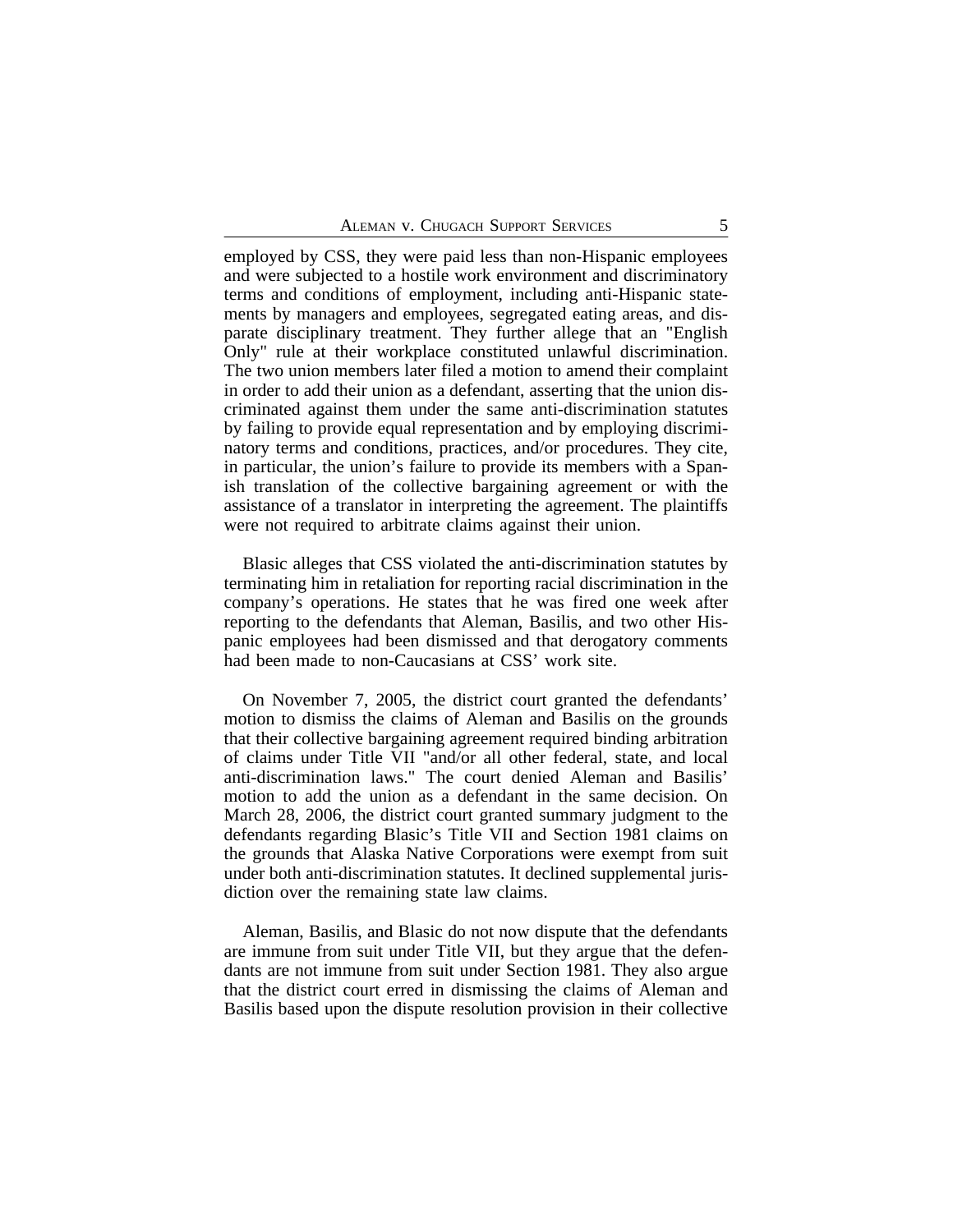bargaining agreement, and in declining to add the union as a defendant.

#### II.

## A.

Title VII created a new cause of action for employment discrimination against unions, employment agencies, and any entity defined as an "employer." The statute provides, in relevant part,

It shall be an unlawful employment practice for an employer . . . to fail or refuse to hire or to discharge any individual, or otherwise to discriminate against any individual with respect to his compensation, terms, conditions, or privileges of employment, because of such individual's race, color, religion, sex, or national origin . . . .

42 U.S.C. § 2000e-2(a). The class of employers covered by Title VII is restricted to persons with fifteen or more employees, and it excludes bona fide private membership clubs, certain government entities, *id.* § 2000e(b), and — most relevantly — Alaska Native Corporations, 43 U.S.C. § 1626(g) (2000), and Indian tribes, 42 U.S.C. § 2000e(b). The defendants argue that these exclusions not only bar suit against Alaska Native Corporations and Indian tribes under Title VII, but also render such entities immune from suit under Section 1981.

We reject this contention for two reasons. By their own terms, the Title VII exclusions are limited to Title VII itself. And Section 1981 — which the Supreme Court has instructed us to treat as a separate and distinct cause of action — contains no exemptions corresponding to those in Title VII.**<sup>2</sup>**

**<sup>2</sup>**Because employer exemptions under Title VII do not bar suits under Section 1981, we need not address the plaintiffs' contention that the defendants do not qualify as Indian tribes for the purposes of Title VII's employer exemptions in any event.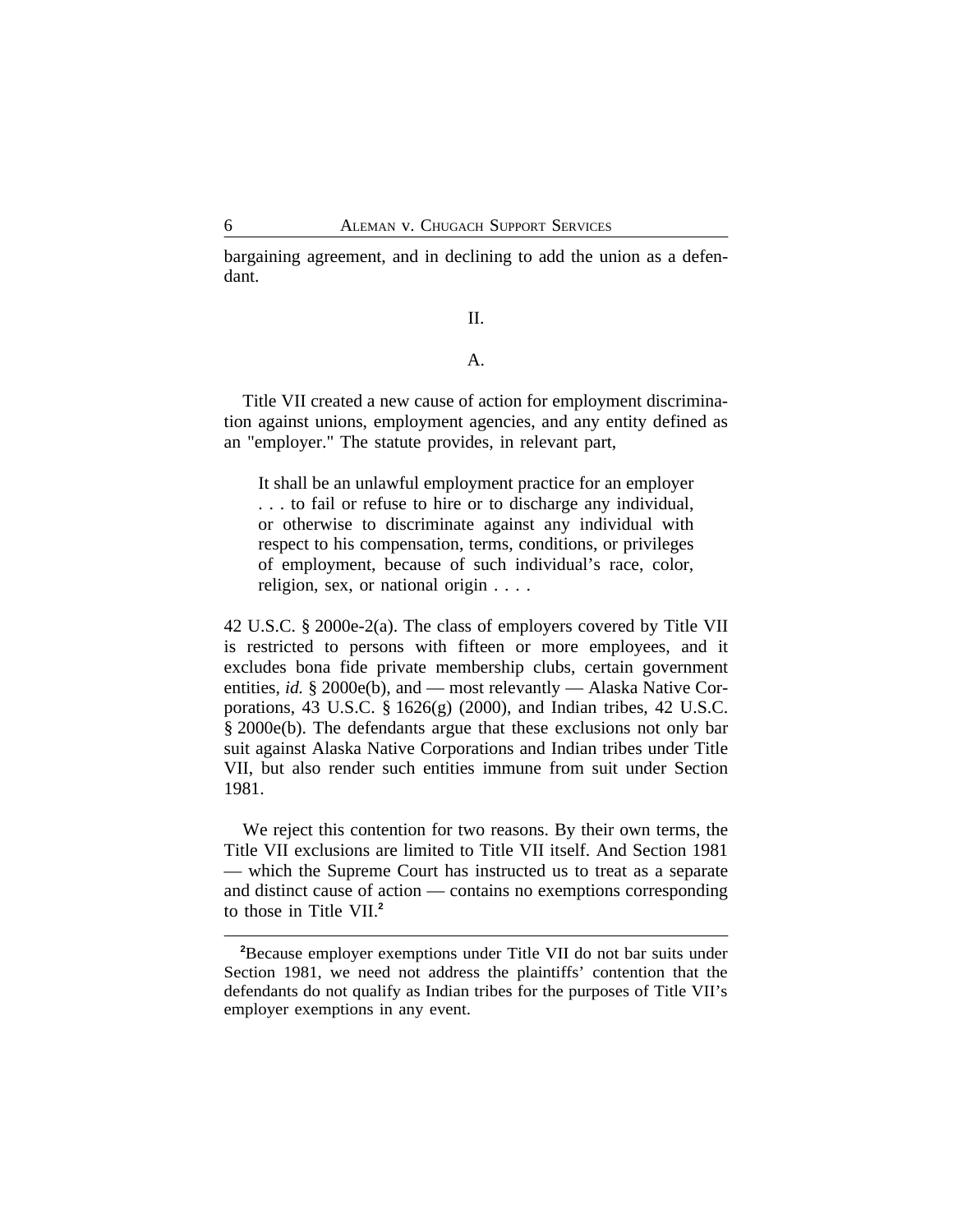While the definition of "employer" in Title VII excludes Indian tribes and Alaska Native Corporations, these exclusions state that they are limited to the section of federal law that contains Title VII. The single-sentence exclusion for Alaska Native Corporations makes this clear twice, stating,

*For the purposes of implementation of the Civil Rights Act of 1964* [42 U.S.C. 2000a *et seq.*], a Native Corporation and corporations, partnerships, joint ventures, trusts, or affiliates in which the Native Corporation owns not less than 25 per centum of the equity shall be within the class of entities excluded from the definition of "employer" by *section 701(b)(1) of Public Law 88-352 (78 Stat. 253), as amended* [42 U.S.C. § 2000e(b)(1)], *or successor statutes*.

43 U.S.C. § 1626(g) (emphasis added). Similarly, the provision excluding Indian tribes from Title VII's definition of employer states, "*For the purposes of this subchapter* . . . [t]he term 'employer' . . . does not include . . . an Indian tribe . . . ." 42 U.S.C. § 2000e (emphasis added). The subchapter containing Title VII does not contain Section 1981.

Section 1981 contains no similar exception for Alaska Native Corporations. Its civil cause of action, enacted as part of the Civil Rights Act of 1866, states, "All persons within the jurisdiction of the United States shall have the same right in every State and Territory to make and enforce contracts . . . as is enjoyed by white citizens . . . ." *Id.* § 1981(a). The Supreme Court has long held the Civil Rights Act of 1866 "to prohibit all racial discrimination, whether or not under color of law, with respect to the rights enumerated therein." *Jones v. Alfred H. Mayer Co.*, 392 U.S. 409, 436 (1968). Congress amended the statute in 1991 to codify this understanding, stating that Section 1981 protects rights "against impairment by nongovernmental discrimination" in addition to "impairment under color of State law." 42 U.S.C. § 1981(c). Section 1981 makes no mention of Alaska Native Corporations or Indian tribes, and it includes no terms that could be construed to set such entities outside the statute's reach.

Indeed, it is hard to imagine how the exclusions of Alaska Native Corporations and Indian tribes from Title VII's definition of "em-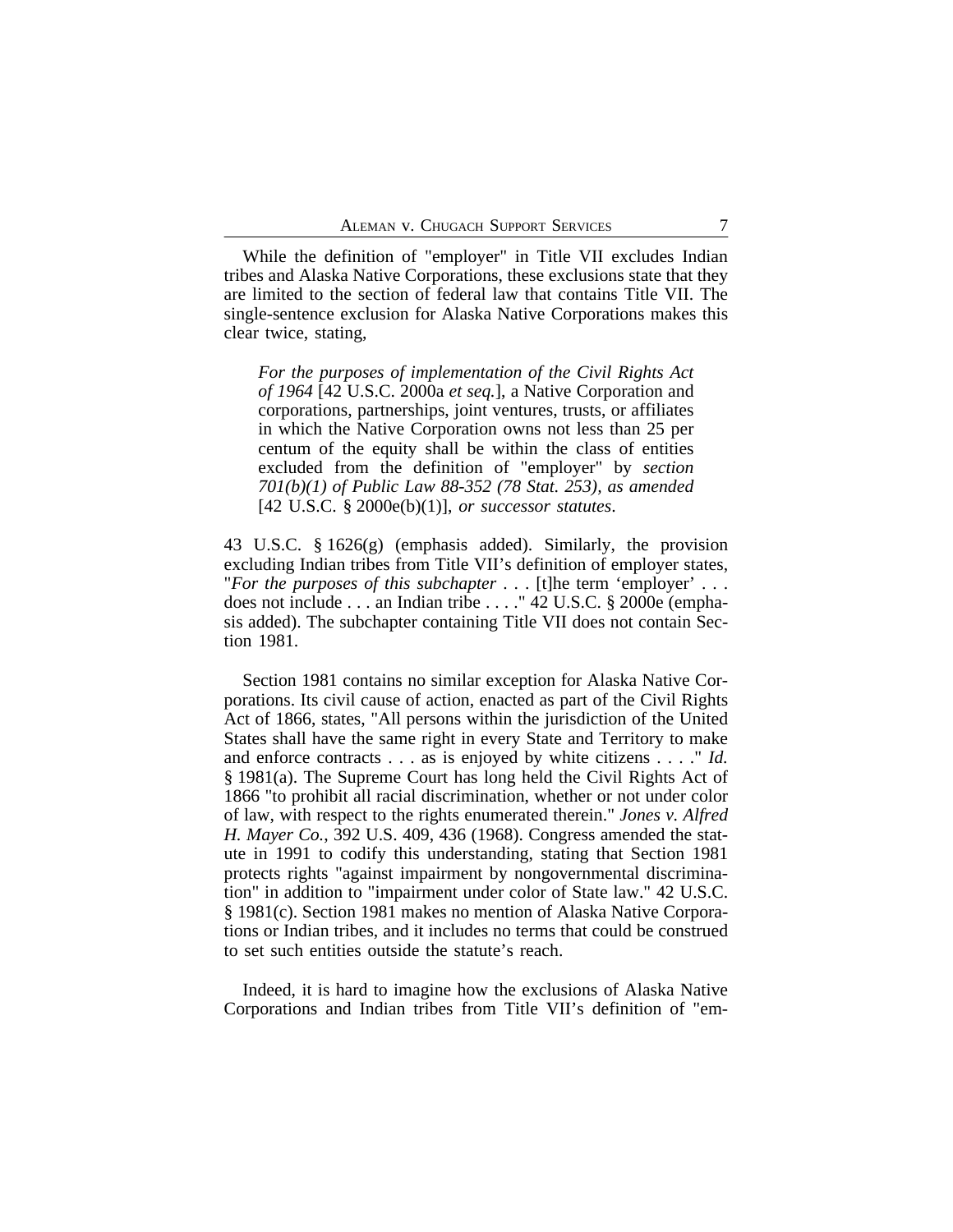ployer" could control under Section 1981, because Section 1981 does not apply solely to employers or employment discrimination. Section 1981's prohibition on racial discrimination in the making and enforcement of contracts has long been applied to relationships far afield of employment. Black parents established "a classic violation of § 1981" by showing that private schools refused, on the basis of race, to enroll their children. *Runyon v. McCrary*, 427 U.S. 160, 172 (1976). Prospective purchasers of home leaseholds, *Pinchback v. Armistead Homes Corp.*, 907 F.2d 1447, 1448 (4th Cir. 1990), and prospective club members, *Wright v. Salisbury Club, Ltd.*, 632 F.2d 309, 310 (4th Cir. 1980), among others, have availed themselves of the statute's protections. Thus, the Supreme Court wrote in *Johnson v. Railway Express Agency, Inc.* that the limitation of Title VII to those defined as employers is one way in which Title VII is narrower than Section 1981, writing that "Section 1981 is not coextensive in its coverage with Title VII" in part because "the latter is made inapplicable to certain employers." 421 U.S. 454, 460 (1975). While exclusions from the "employer" category are crucial for the Title VII scheme directed at employment discrimination, they thus have lesser relevance under Section 1981's extended protections.

The defendants nevertheless urge that the employer exceptions in Title VII must be read broadly if they are to serve their purpose. Without such a reading, Alaska Native Corporations would be immunized from suit for acts of discrimination under Title VII, but face liability under Section 1981 for some of the same acts — a result that defendants argue would strip the Title VII exemption of any meaning and run counter to what must have been Congress' purpose in enacting the "employer" exceptions. The Tenth Circuit has agreed with defendants, writing that the "specific" provisions of Title VII must be understood to impose limits on the "broad, general provision" of Section 1981, and that Indian tribes are therefore exempt from suit for discriminatory discharge under Section 1981. *Wardle v. Ute Indian Tribe*, 623 F.2d 670, 673 (10th Cir. 1980).

The Supreme Court has foreclosed such a reading of Title VII as intended to amend Section 1981 *sub silentio* in the areas where Title VII is more specific, holding "that the remedies available under Title VII and under § 1981, although related, and although directed to most of the same ends, are separate, distinct, and independent." *Railway*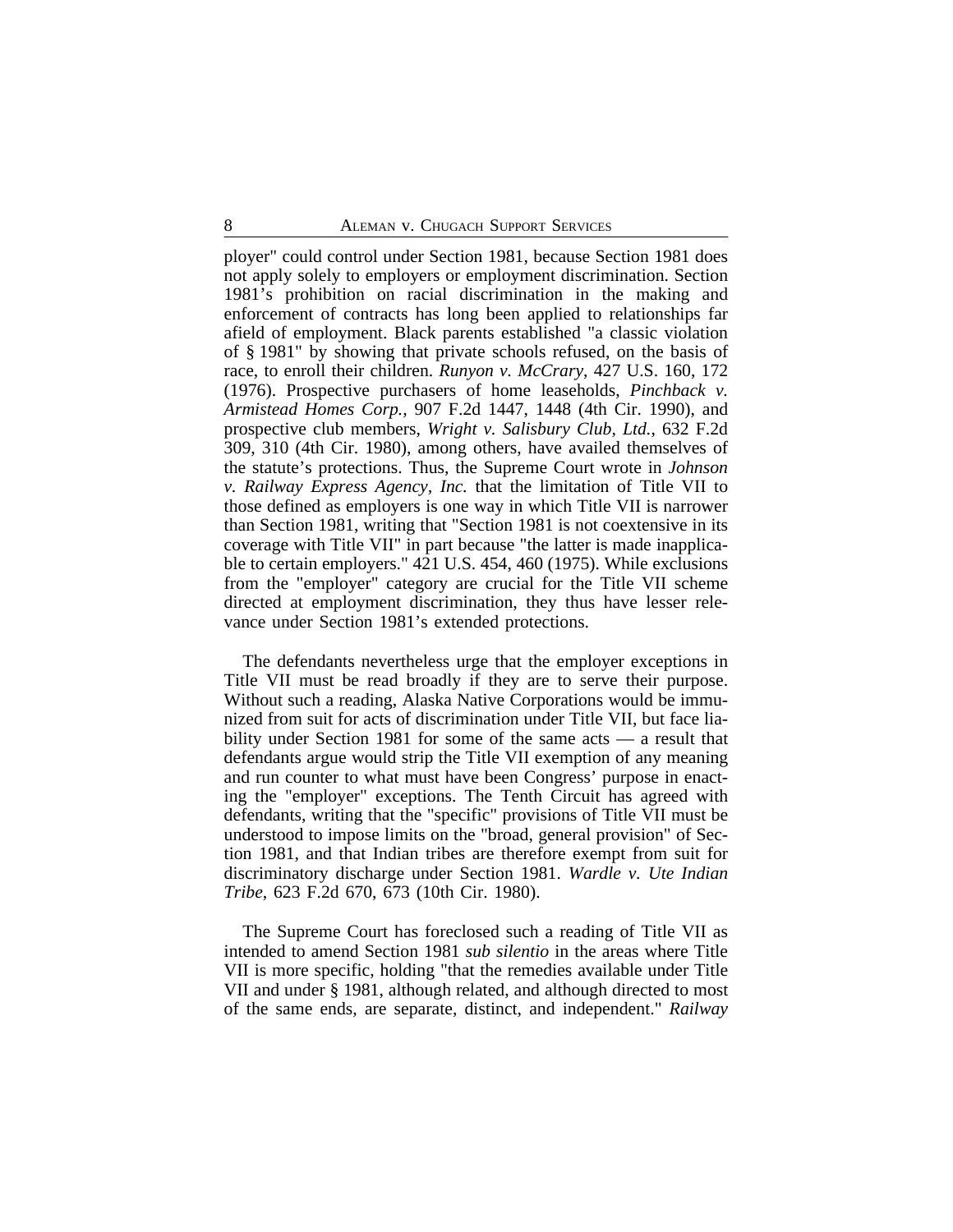*Express*, 421 U.S. at 461. "Title VII was designed to supplement rather than supplant, existing laws and institutions relating to employment discrimination," *Alexander v. Gardner-Denver Co.*, 415 U.S. 36, 48-49 (1979), because Congress sought "to accord parallel or overlapping remedies against discrimination," not to overwrite longstanding remedies through its subsequent enactments, *id.* at 48. In sum, an individual aggrieved by acts of employment discrimination "clearly is not deprived of other remedies he possesses and is not limited to Title VII in his search for relief." *Railway Express*, 421 U.S. at 459; *see also Johnson v. Ryder Truck Lines, Inc.*, 575 F.2d 471, 473 (4th Cir. 1978) ("The Civil Rights Act of 1964 did not repeal by implication any part of § 1981.").

We find nothing implausible about Congress' enacting overlapping causes of action or deciding that Alaska Native Corporations should be exempt from suit under Title VII, but not Section 1981. While both Section 1981 and Title VII provide remedies against racial discrimination, Title VII imposes obligations that are in some ways more expansive. To take the most obvious example, Title VII addresses not simply discrimination based upon race or color but also discrimination based upon "religion, sex, or national origin." 42 U.S.C. § 2000e-2(a). A legislature could easily desire to subject only certain entities to the additional strictures of Title VII, while leaving in place the more limited cause of action in Section 1981 that has long been a part of our anti-discrimination law.

In addition, Title VII establishes new remedies for racial discrimination in employment that Congress could have seen as undesirable for Alaska Native Corporations. Under the Title VII framework, a claimant must first lodge a charge with the Equal Employment Opportunity Commission ("EEOC"), *see* 42 U.S.C. § 2000e-5(e)-(f); *Great Am. Fed. Savings & Loan Ass'n v. Novotny*, 442 U.S. 366, 372- 74 (1979) — an action that is not a prerequisite to filing a Section 1981 suit. After lodging a charge under Title VII, however, a complainant can benefit from EEOC powers not made available by Section 1981. These include the agency's ability to investigate charges of discrimination, its attempts to remedy noncompliance through voluntary or negotiated changes, and its authority to file a civil action against the offending party and practice itself. *Railway Express*, 421 U.S. at 458. There is nothing paradoxical about Congress' not apply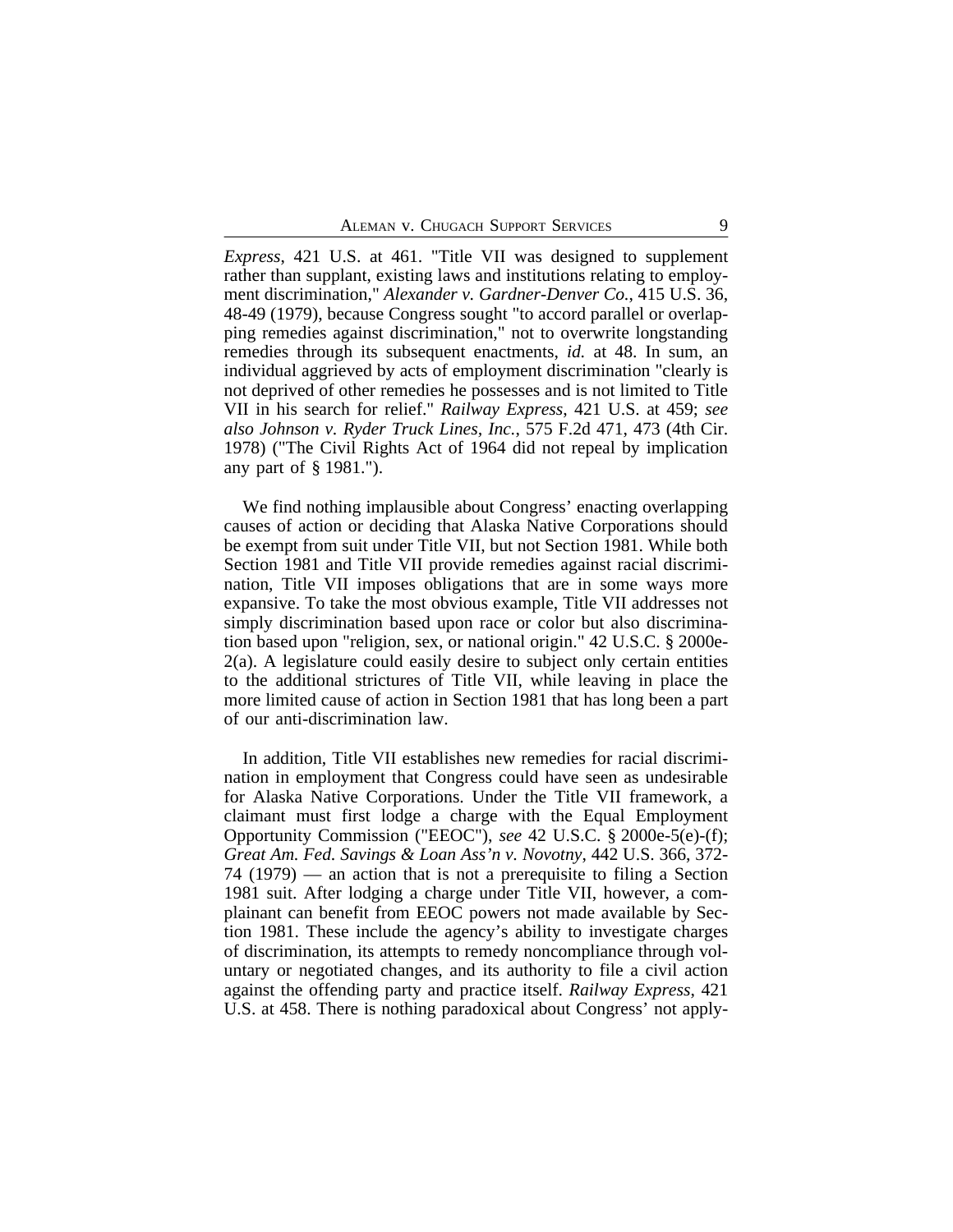ing these arguably more intrusive mechanisms to Alaska Native Corporations, without narrowing the scope of the longstanding, comparatively bare-bones cause of action against racial discrimination provided by Section 1981. In any event, because this is the approach embodied in the language of the two statutes and in the Supreme Court's decisions, the district court erred in holding that plaintiffs could be deprived of a cause of action against Alaska Native Corporations under Section 1981 on the grounds that such defendants are not subject to suit under Title VII.

To be sure, we have recognized Indian tribal immunity as a bar to Section 1981 liability. *See Yashenko v. Harrah's N.C. Casino Co.*, 446 F.3d 541, 551-53 (4th Cir. 2006). But the defendants claim no such immunity here and we find no basis to conclude that the ownership of the defendant corporations by Alaska Natives and their devisees, or any other attribute, entitles the defendants to immunity from suits arising from their for-profit construction activities in Maryland. While the sovereign immunity of Indian tribes "is a necessary corollary to Indian sovereignty and self-governance," *Three Affiliated Tribes of the Fort Berthold Reservation v. Wold Engineering*, 476 U.S. 877, 890 (1986), Alaska Native Corporations and their subsidiaries are not comparable sovereign entities, *see Native Village of Stevens v. Alaska Management & Planning*, 757 P.2d 32, 34 (Alaska 1988) (reviewing differences between Alaska Native groups and Indian tribes and holding most Alaska native groups lack immunity from suit because they are "not self-governing or in any meaningful sense sovereign"); *see also Seldovia Native Ass'n v. Lujan*, 904 F.2d 1335, 1350 (9th Cir. 1990) (holding that Alaska Native Village Corporation "does not meet one of the basic criteria of an Indian tribe" because it "is not a governing body"). In short, Indian tribal immunity does not foreclose Section 1981 relief here.

#### B.

The defendants claim that the district court's grant of summary judgment in its favor on plaintiff Blasic's claims for retaliation can be upheld on the alternate ground that Section 1981 does not contain an anti-retaliation provision. They argue that if we fail to apply Title VII employer exemptions to Section 1981, we must likewise decline to import an anti-retaliation principle from Title VII into Section 1981.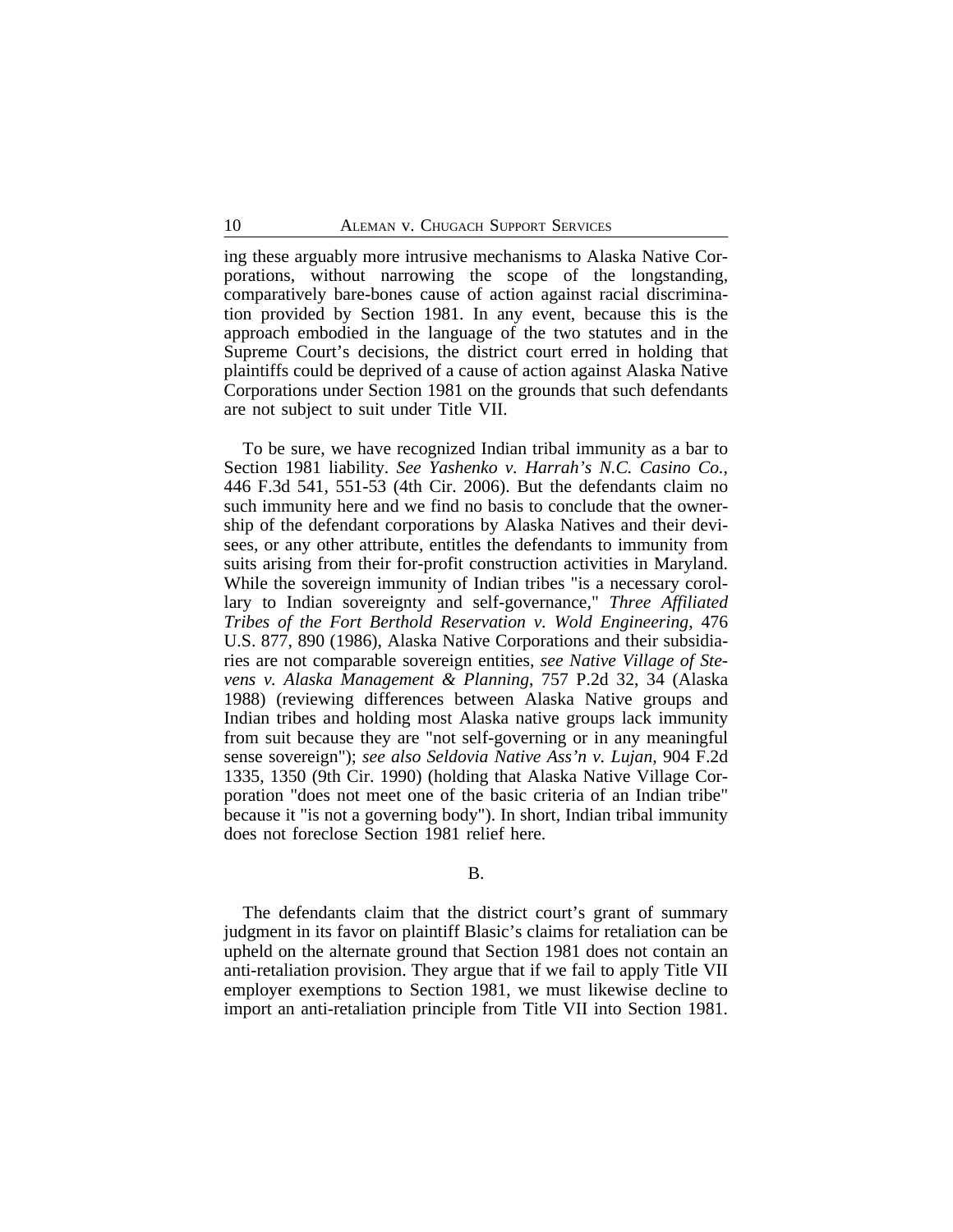This argument fails for two reasons. First, it was not raised in the district court. Second, it is foreclosed by Supreme Court and circuit precedent, which hold retaliation to be a form of differential treatment subsumed in the anti-discrimination language of Section 1981. *Bryant v. Aiken Reg'l Med. Ctrs., Inc.*, 333 F.3d 536, 543 (4th Cir. 2003) (holding that a "plaintiff can prove illegal retaliation under . . . § 1981" in the same manner as he establishes retaliation under Title VII); *see also Jackson v. Birmingham Bd. of Ed.*, 544 U.S. 167, 174- 75 (2005) (retaliation for complaints of unlawful discrimination is a form of discrimination). Under these precedents, plaintiffs such as Blasic can challenge as discriminatory actions that were taken against them for reporting unlawful discrimination, even if the plaintiffs were not subject to discrimination based upon their own race, gender, or similar protected status. *See Sullivan v. Little Hunting Park, Inc.*, 396 U.S. 229, 237 (1969) (permitting white plaintiff to bring suit under 42 U.S.C. § 1982's racial discrimination provisions because he suffered retaliation for protesting discrimination against black person); *Jackson*, 544 U.S. at 171 (holding male athletic coach could bring suit under prohibition on sex discrimination in Title IX of the Education Amendments of 1972, because coach alleged that he suffered adverse consequences for protesting discriminatory treatment of female athletes). In sum, the grant of summary judgment against Blasic on his Section 1981 claims cannot be justified on the alternative grounds that Section 1981 does not encompass retaliation claims.**<sup>3</sup>** Blasic had the right to protest discrimination visited upon Hispanic employees and to proceed under Section 1981 if he lost his job as a result.

III.

A.

Plaintiffs also appeal the dismissal of the claims of Aleman and Basilis. The district court based its dismissal upon a provision in Aleman and Basilis' collective bargaining agreement requiring manda-

**<sup>3</sup>**The defendants' similar argument that mixed-motive discrimination is not cognizable under Section 1981 does not appear to have been raised below and was not addressed by the district court. It cannot provide an alternate basis here for affirming summary judgment to the defendants on Blasic's claims.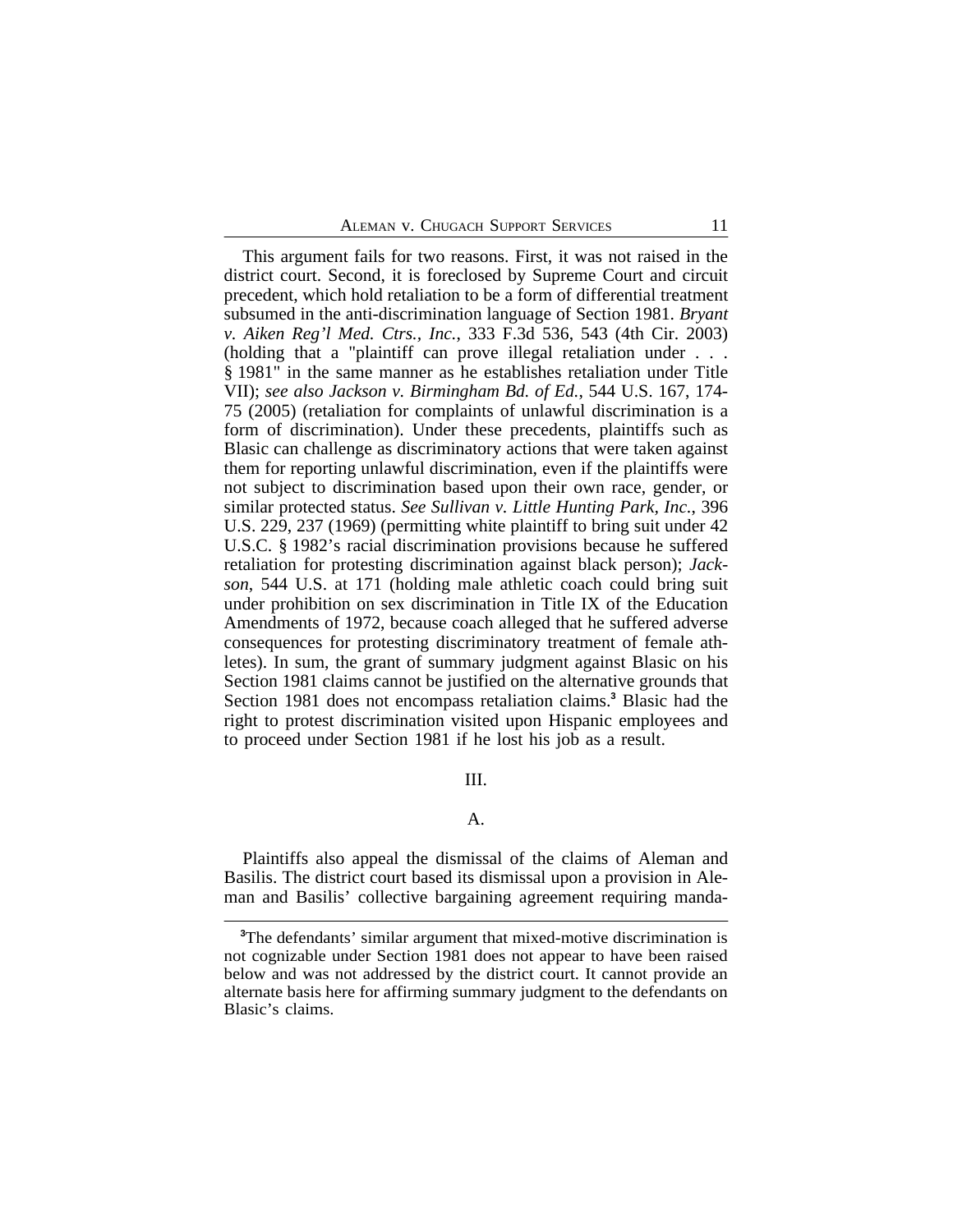tory arbitration of discrimination claims. The two union members argue that the provision should not bind them. They have stated in affidavits that their "ability to speak and read English is limited" and "very limited," respectively, and that each has "a very limited ability to read English as compared to Spanish," although neither plaintiff suggested in his affidavit or complaint that he could not read or understand the arbitration provision as written.**<sup>4</sup>** While Aleman and Basilis point to no statute or precedent indicating an employer must secure translations of a collective bargaining agreement according to union members' relative linguistic skills or preferences, they argue that such a duty is a logical extension of principles of contract law and collective bargaining. We find neither of these sources support such a duty and decline to void the arbitration provision with respect to Aleman and Basilis on these grounds.

Aleman and Basilis first argue that they should not be bound by the arbitration provision in their collective bargaining agreement as an extension or application of "ordinary contract principles." Brief of Appellants at 39. They suggest that because they were not provided with a translated version of the arbitration provision, there was no "meeting of the minds" between themselves and their employer, given that their Spanish skills were stronger than their English skills. Brief of Appellant at 39, 40. In other words, they claim the provision was not binding because there was no true agreement between the parties. *See Restatement (Second) of Contracts* § 17 cmt. c (1981) ("The element of agreement is sometimes referred to as a 'meeting of the minds.'").

Aleman and Basilis' suggestion that the collective bargaining agreement was not binding upon them because they did not truly agree to its terms disregards the "collective" in "collective bargain-

**<sup>4</sup>**Appellants state for the first time in their brief before this court that "Aleman and Basilis did not understand the arbitration provision and would not have understood it unless the company or union had provided them with Spanish translated copies of the arbitration provision." They made no such claims below, however, and make them now only in reliance on Aleman and Basilis' declarations, neither of which states that the affiant did not understand the dispute resolution provision or would not have understood it absent translation. Brief of Appellants at 40.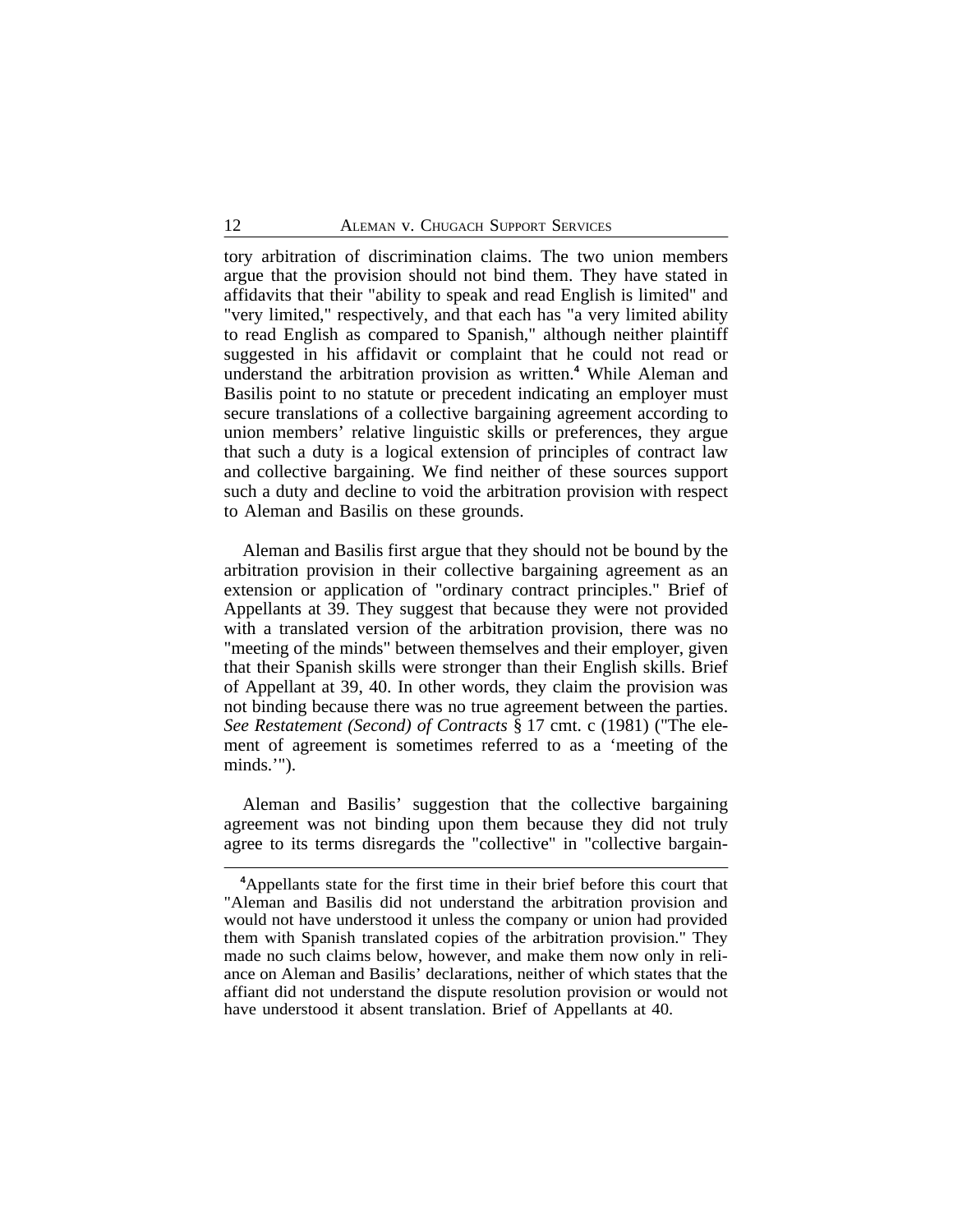ing." The National Labor Relations Act gives employees the right "to form, join or assist labor organizations" and "to bargain collectively through representatives of their own choosing." 29 U.S.C. § 157 (2000); *see also id.* § 159(a) (2000). Acceptance by individual union members of individual provisions is not required, because the formation of a collective bargaining unit "extinguishes the individual employee's power to order his own relations with his employer and creates a power vested in the chosen representative to act in the interests of all employees," with the result that "only the union may contract the employee's terms and conditions of employment, and provisions for processing his grievances." *NLRB v. Allis-Chalmers Mfg. Co.*, 388 U.S. 175, 180 (1967) (footnote omitted); *see also J.I. Case Co. v. NLRB*, 321 U.S. 332, 336 (1944) (describing employee's status under collective bargaining agreement as analogous to that of "third party beneficiary").

It is natural that a union member might desire higher wages or more generous benefits or different working conditions than an agreement provides. Still, in a representative negotiation, he "is bound" by it. *Allis-Chalmers Mfg. Co.*, 388 U.S. at 180. As a result, when courts have spoken of the "meeting of the minds" required for a *collective* bargaining agreement, it has been a "meeting of the minds" between an employer and a union, not between an employer and each and every individual union member. *See, e.g.*, *United Steelworkers of Am. v. Bell Foundry Co.*, 626 F.2d 139, 141 (9th Cir. 1980); *see also, e.g.*, *Ekas v. Carling Nat'l Breweries, Inc.*, 602 F.2d 664, 666-67 (4th Cir. 1979) (modification of collective bargaining agreement was valid when union and employer assented, despite objections of some employees); *Eastern Air Lines, Inc. v. Air Line Pilots Ass'n, Int'l*, 861 F.2d 1546, 1553-54 (11th Cir. 1988) (collective bargaining agreement was binding when union and employer manifested assent).

Nor can we find a basis for Aleman and Basilis' novel duty of translation in the settled requirement that a collective bargaining agreement contain a "clear and unmistakable" waiver of the right to a federal judicial forum in order to require the binding arbitration of statutory discrimination claims. *Wright v. Universal Maritime Serv. Corp.*, 525 U.S. 70, 80 (1998). As the precedents of the Supreme Court and our circuit have established, this is a principle of clear drafting, which ensures that the federal forum for such claims is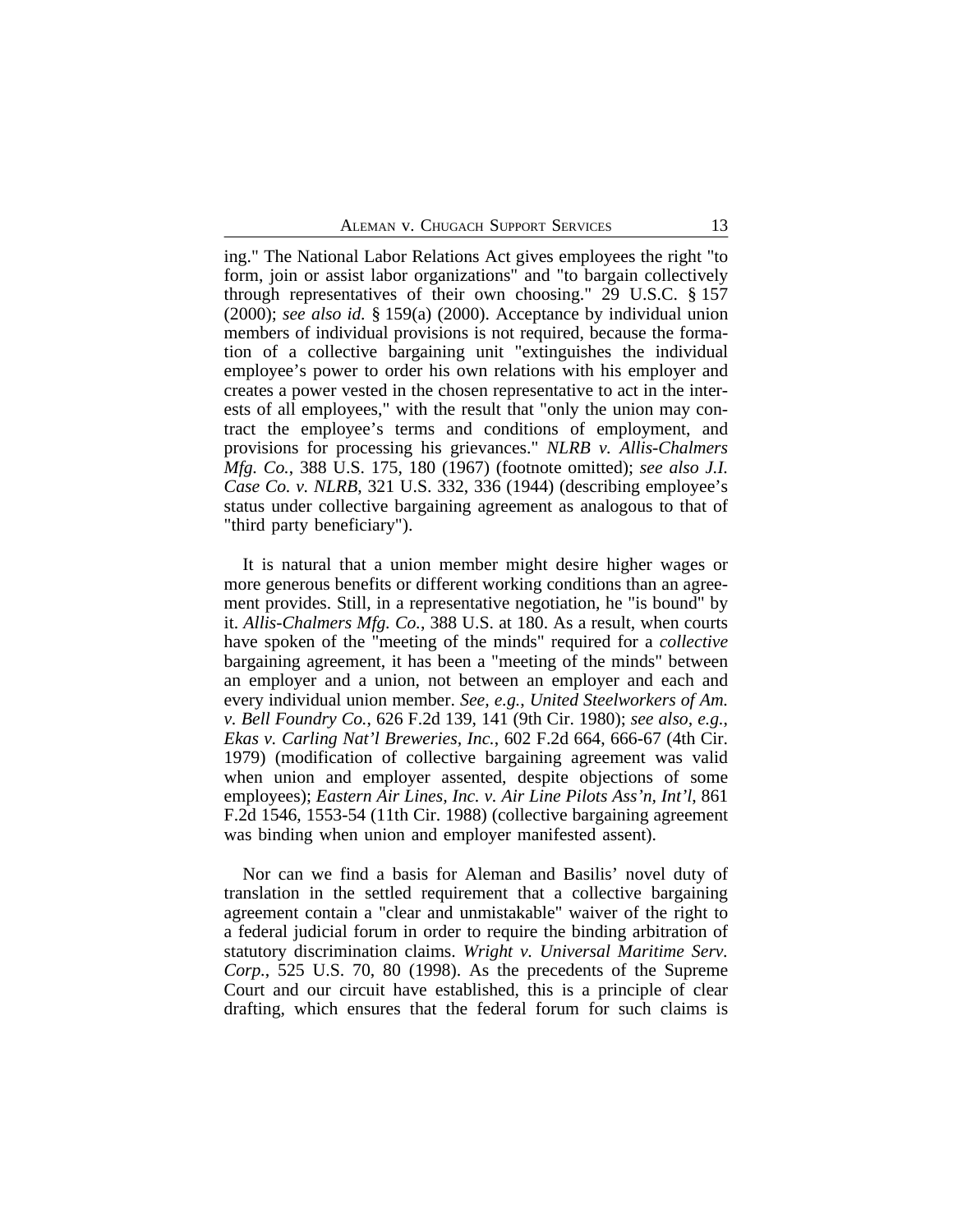waived only when the union and employer clearly intended such a waiver. Thus, the Supreme Court has explained this requirement to mean that the federal-forum waiver must be "'explicitly stated,'" *id.* (quoting *Metropolitan Edison Co. v. NLRB*, 460 U.S. 693, 701 (1983)), and that an employee is not required to arbitrate federal employment discrimination claims when the collective bargaining agreement "does not contain a clear and unmistakable waiver of the covered employees' rights to a judicial forum," *id.* at 82.

Our circuit has thus read *Universal Maritime* to require that collective bargaining agreements eliminate any doubt that a waiver of a federal forum was intended. *Universal Maritime*, we have noted, "indicates that the requisite degree of clarity can be achieved by two different approaches." *Carson v. Giant Food, Inc.*, 175 F.3d 325, 331 (4th Cir. 1999). First, provisions that require arbitration of disputes without mentioning statutory claims nonetheless require arbitration of statutory claims if the rest of the agreement "makes it unmistakably clear" that a violation of discrimination laws constitutes a grievance or dispute under the agreement. *Id.* at 332. Second, an agreement requires arbitration of statutory discrimination claims if it contains "an explicit arbitration clause" referring to statutory claims, which would require in the case of an agreement to arbitrate all federal employment claims "a clear and unmistakable provision under which the employees agree to submit to arbitration all federal causes of action arising out of their employment." *Id.* at 331.

The collective bargaining agreement to which Aleman and Basilis were subject met the *Universal Maritime* test. The agreement provided mandatory dispute resolution mechanisms for grievances and stated, "The parties expressly agree that a grievance shall include any claim by an employee that he has been subjected to discrimination under Title VII . . . and/or *all other federal, state, and local antidiscrimination laws*" (emphasis added). The agreement thus satisfied the requirement of "clear and unmistakable" waiver, notwithstanding plaintiffs' suggestion, contrary to our precedent, that "clear and unmistakable" waiver requires a meeting of the minds between the employer and individual union members. As Aleman and Basilis cite no statute or precedent that can form a basis for the new duty they propose, we decline to place upon employers a requirement we find without basis in law.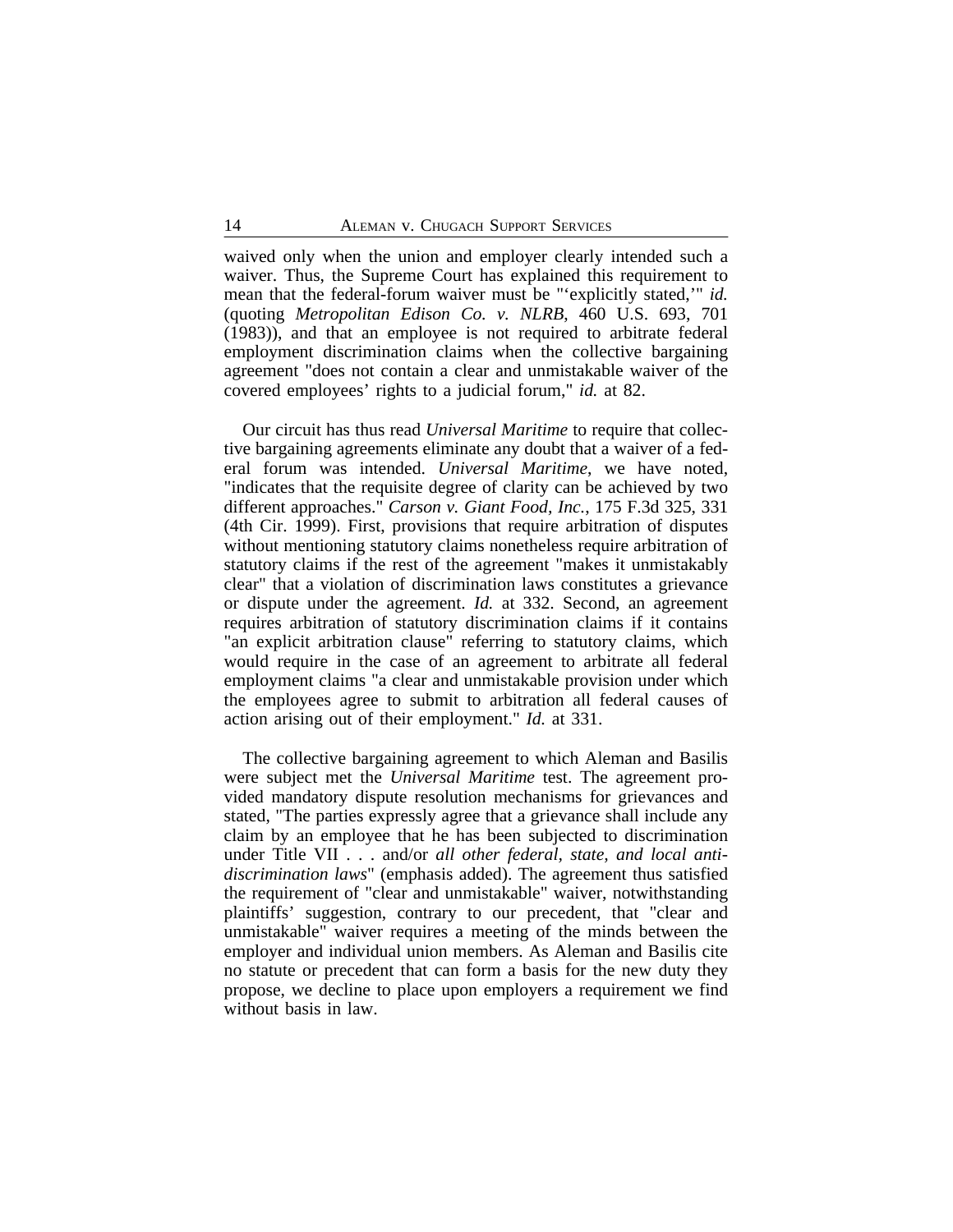Indeed, to the extent that the plaintiffs assert that employers must provide translations of agreements on the theory that union members must individually consent to the waiver of a federal forum for statutory discrimination claims, their argument is contrary to our cases establishing that unions are entitled to strike bargains that require arbitration of such claims. We have repeatedly held that such matters are among the subjects about which unions may bargain under the National Labor Relations Act. We have observed that unions have the right — indeed, the duty — to bargain with employers on their members' behalf over "terms and conditions of employment," *see* 29 U.S.C. § 158(d) (2000), and that the method through which employers and union members resolve disputes is a preeminent term or condition of employment. *Safrit v. Cone Mills Corp.*, 248 F.3d 306, 308 (4th Cir. 2001) (citing *Austin v. Owens-Brockway Glass Container, Inc.*, 78 F.3d 875, 885 (4th Cir. 1996); *Textile Workers v. Lincoln Mills*, 353 U.S. 448 (1957); *Metropolitan Edison Co.*, 460 U.S. at 705). As a result, "Union-negotiated collective bargaining agreements that require the arbitration of statutory discrimination claims are valid and binding on unionized employees." *Carson*, 175 F.3d at 331; *see also Safrit*, 248 F.3d at 308; *Austin*, 78 F.3d at 880-85; *Brown v. ABF Freight Sys., Inc.*, 183 F.3d 319, 321 (4th Cir. 1999).

The enactment of civil rights laws against discrimination does not by itself mean the Congress intended to place the resolution of such claims beyond the reach of arbitration. Congress could do this, of course, but it has not yet done so. To hold otherwise would be too much an exercise in judicial implication. The scope of the arbitration provision must be of a "clear and unmistakable" character no doubt, but to say there can be no waiver at all is to change the nature of collective bargaining over conditions of employment and to read judicial exceptions into the National Labor Relations Act.

B.

Aleman and Basilis, however, argue that an employer's duty to provide translations of the agreement to employees with deficient English skills renders the foregoing principles inoperative and voids the collective bargaining agreement's dispute resolution provision. Aleman and Basilis argue that their proposed duty would be minimally disruptive because this court could simply require that "if an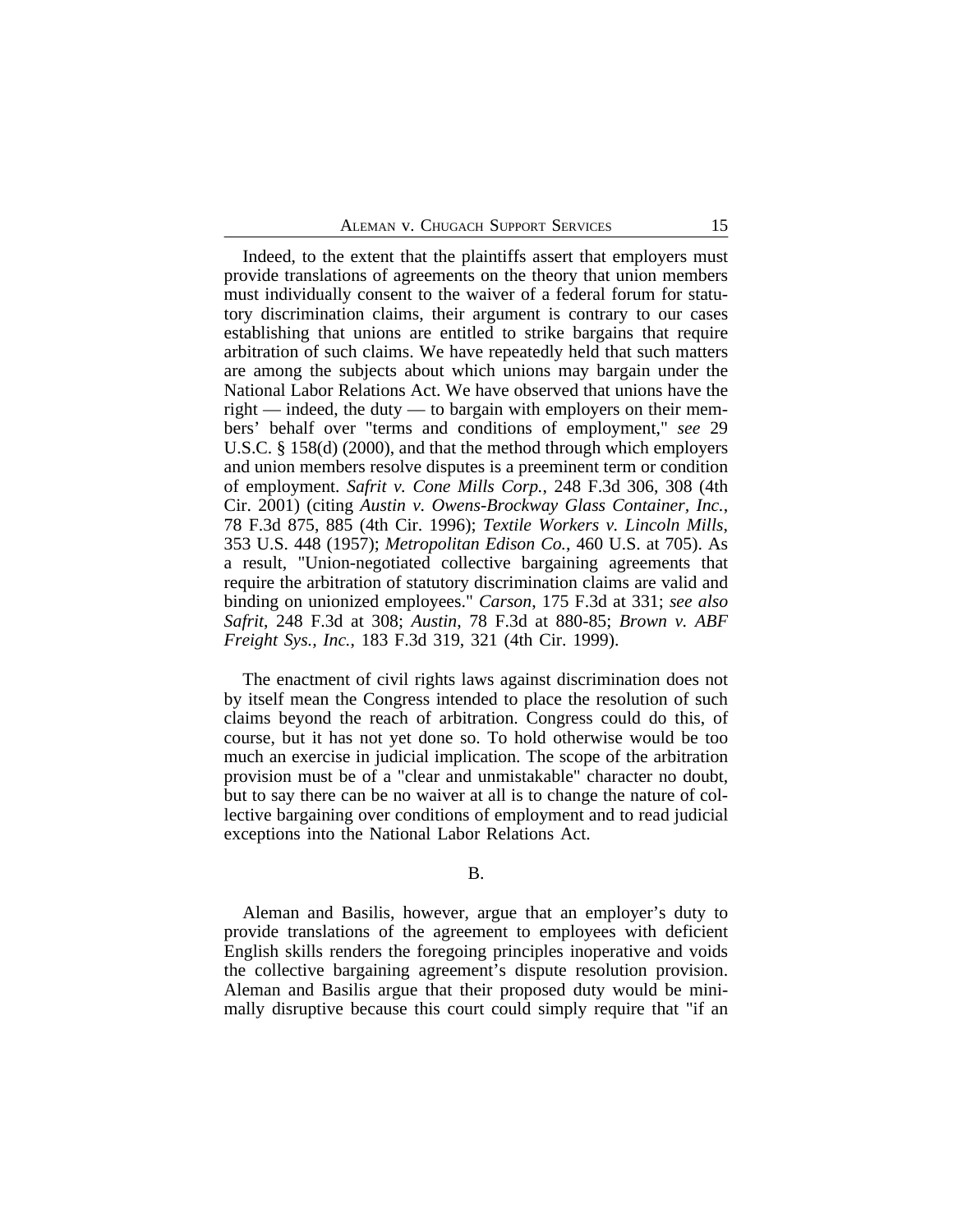employer has notice that certain employees cannot communicate effectively in English, the employer must take reasonable steps to ensure that these employees understand the arbitration provision." Reply Brief of Appellants at 20.

To begin with, the duty is much too benignly described. The employer is under no remedial order, and the basis of the duty in law is as vague as its obligations are significant. The number of employees who could invoke this principle to escape collective bargaining provisions of all sorts would be vast, since the degree of linguistic deficiency needed to invoke the duty is unclear, and plaintiffs would evidently require employers to secure translations on behalf of employees — such as themselves — who evidently speak and read some English. Ostensibly, Aleman and Basilis' proposed duty would apply only when employers had notice of limited language skills, but the plaintiffs would hold employers to be on notice of limited language skills even where — as here — there is no allegation that the plaintiffs or their union told the defendants of Aleman or Basilis' language limitations.

Even if employers could determine when they were subject to this new duty, it is unclear just what "reasonable steps" employers would be required to take in order to render the negotiated collective bargaining agreement fully comprehensible and thus enforceable. Aleman and Basilis offer no more than passing suggestions as to how this duty could be discharged, contending that perhaps employers could fulfill the obligation through posted translations at the work site. But conceivably, the new duty could require translations in many different languages, and the quality and accuracy of the translations would likely be at issue. The threat of voidability under this opaque employer obligation would cast a pall over collective bargaining as a technique for resolving labor disputes, for neither side could be certain when deals would bind the parties and when they would wholly or partially unravel with respect to many of those they purported to cover.

The disruption that the plaintiffs' proposed duty threatens is only compounded by plaintiffs' suggestion that employers could fulfill their duty of translation by ensuring that unions faithfully communicated the contents of collective bargaining agreements to union mem-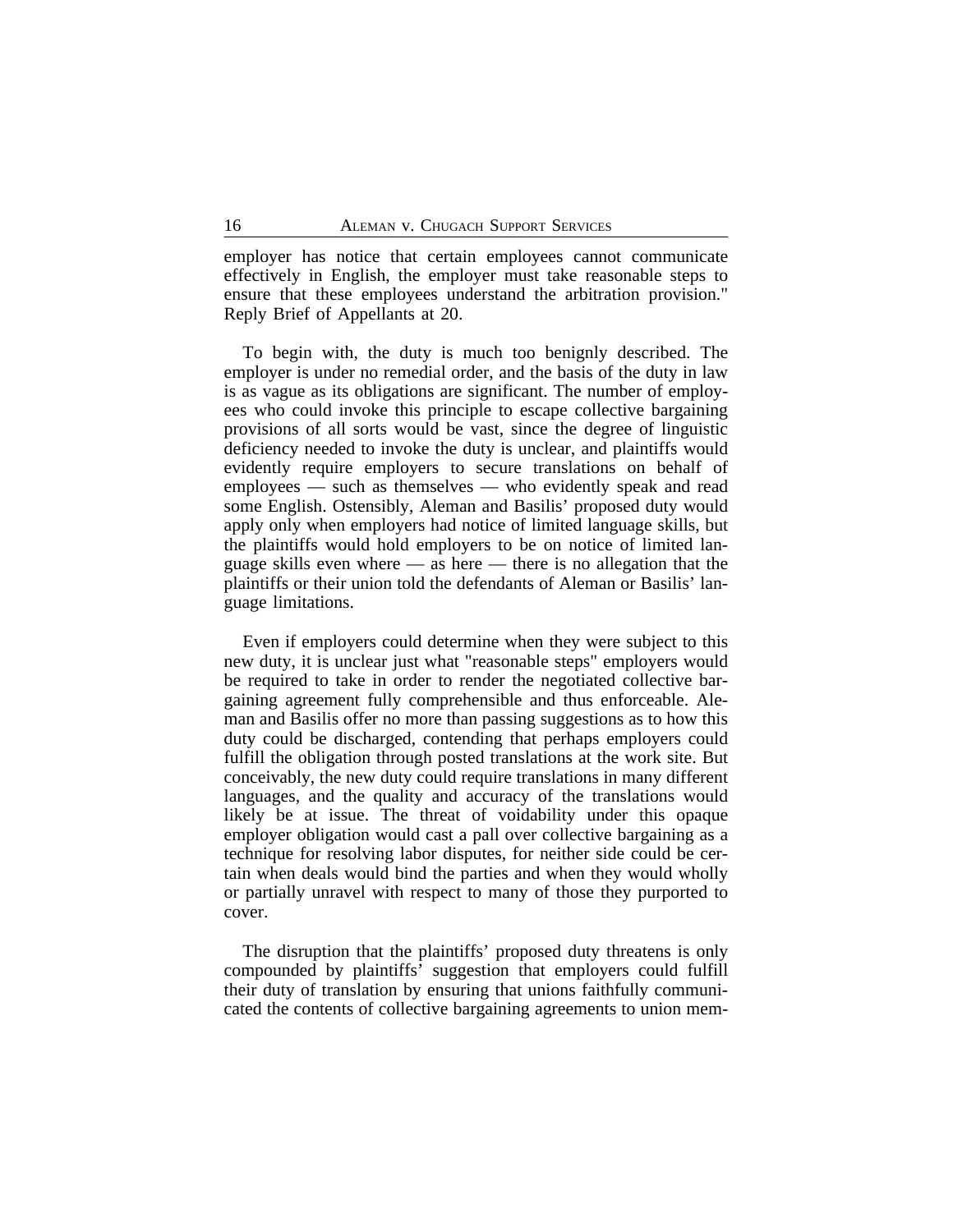bers. It would be dicey to say the least for an employer to seek to compel a union to fulfill what the employer regards as the union's obligations to those it represents. *See NLRB v. Electra-Food Machinery, Inc.*, 621 F.2d 956, 958 (9th Cir. 1980) (holding that employer overstepped its role when it refused to enter into written collective bargaining agreement because it believed union's entering the deal would violate union constitution). Nor could the employer step in easily on its own. Unions and employers may well disagree on the nature of collective bargaining agreement obligations, and encouraging excessive employer involvement in union affairs may generate "collateral issues" which might themselves "become the source of dispute and litigation." *Id.* By suggesting that internal union matters, including unions' internal communications, can affect the validity of a collective bargaining agreement, the plaintiffs would force employers to engage in intrusive oversight of their bargaining partners.

The proposed employer duty to provide union members with collective bargaining agreement translations is fraught with problems that only Congress or other policy-making bodies could sort out. Whatever duty might arise in this regard between unions and their members is a question that is not before us.**<sup>5</sup>** *See Zamora v. Local 11*,

Rule 20 gives courts wide discretion concerning the permissive joinder of parties, and "should be construed in light of its purpose, which 'is to promote trial convenience and expedite the final determination of disputes, thereby preventing multiple lawsuits.'" *Saval v. BL, Ltd.*, 710 F.2d 1027, 1031 (4th Cir. 1983) (quoting *Mosley v. General Motors Corp.*, 497 F.2d 1330, 1332 (8th Cir. 1974)). "[T]he court has discretion to deny joinder if it determines that the addition of the party under Rule 20 will not foster the objectives of the rule, but will result in prejudice, expense, or delay." 7 Charles Alan Wright, Arthur R. Miller & Mary Kay Kane, *Federal Practice and Procedure* § 1652 (3d ed. 2001). Aleman and Basilis were not required to arbitrate claims against their union, but join-

**<sup>5</sup>**Aleman and Basilis did not name the union as a defendant in their complaint. We affirm the denial of Aleman and Basilis' motion to amend their complaint to add their union as a defendant, considering "both the general principles of amendment provided by Rule 15(a) and also the more specific joinder provisions of Rule 20(a)." *Hinson v. Norwest Financial S.C., Inc.*, 239 F.3d 611, 618 (4th Cir. 2001) (citing *Desert Empire Bank v. Insurance Co.*, 623 F.2d 1371, 1374 (9th Cir. 1980)).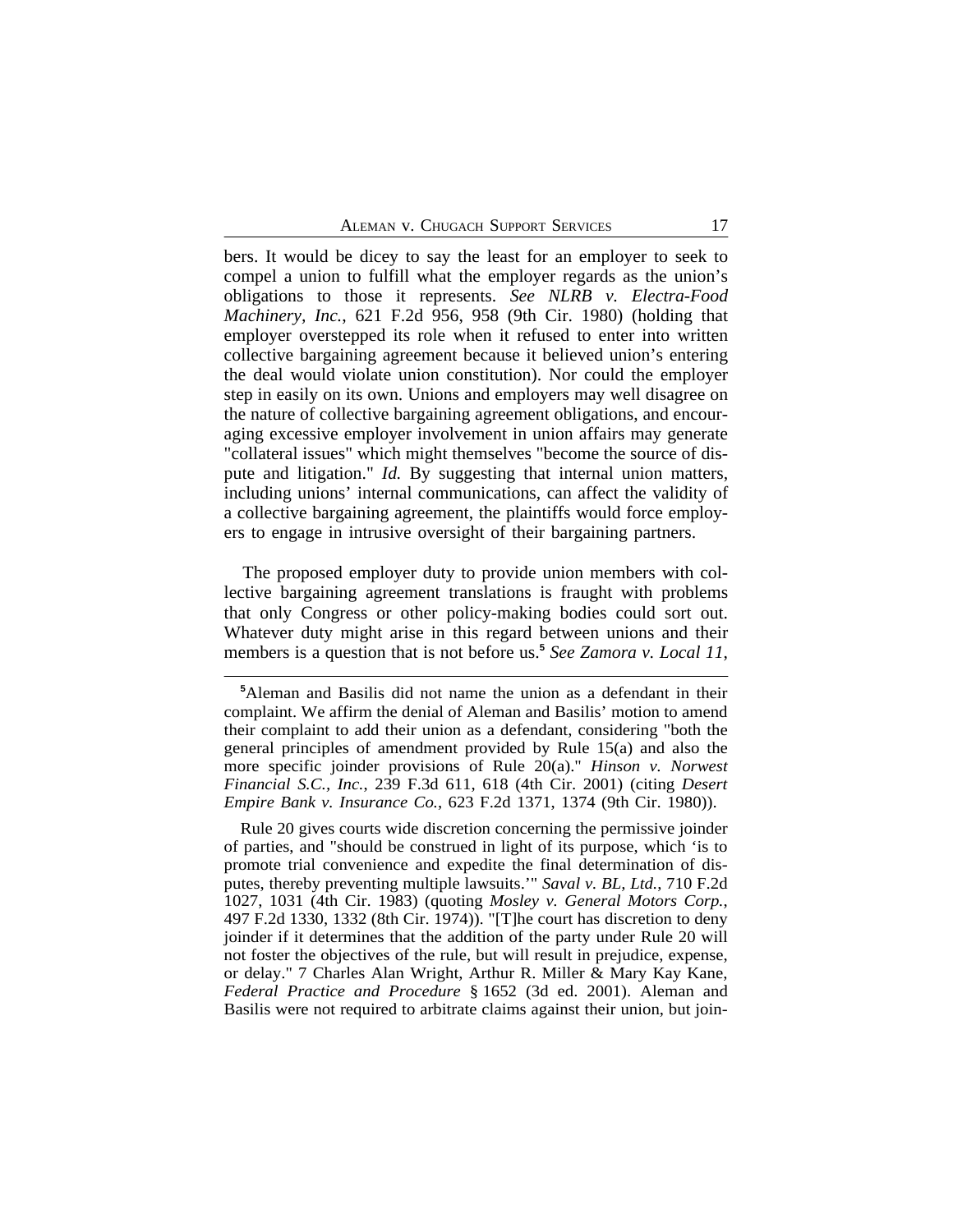817 F.2d 566, 569-71 (9th Cir. 1987) (stating that union rule of not providing appropriate translation assistance at monthly meetings deprived non-English speaking members of right to participate in deliberations); *Retana v. Apartment, Motel, Hotel & Elevator Operators Union*, 453 F.2d 1018, 1023-25 (9th Cir. 1972) (stating that union's failure to provide Spanish-speaking members with translation of collective bargaining agreement and other translation assistance could violate duty of fair representation). The employer duty of translation that Aleman and Basilis propose is, however, as at odds with the aims of collective bargaining as it is without foundation in statute and precedent.

C.

Since Aleman and Basilis were bound by the collective bargaining agreement, they were required to resolve their discrimination claims through the procedures it provided, because the claims arose during the agreement's stated coverage period. The agreement sets forth mandatory dispute resolution procedures for any "grievance . . . arising during the term of this Agreement" between an employer and a union member, including "any claim by an employee that he has been subjected to discrimination under Title VII of the Civil Rights Act of 1964, as amended, . . . and/or all other federal, state, and local antidiscrimination laws." The "term of the agreement" is defined repeatedly as May 1, 2001 until April 30, 2004 — a period that includes all the time Aleman and Basilis worked for CSS. This period is set out twice on the agreement's initial page, which contains the dates "May 1, 2001 - April 30, 2004" near the top of the pact, above the word "Agreement." The agreement goes on to state:

The undersigned employer accepts each and every provision of the Collective Bargaining Agreement between the Con-

Since the motion to add the union as a defendant was properly denied, we express no view on any possible claim that Aleman and Basilis might have against their union.

ing new claims against a new party with now-dismissed claims would not promote the above objectives and the district court did not err in denying leave to amend.